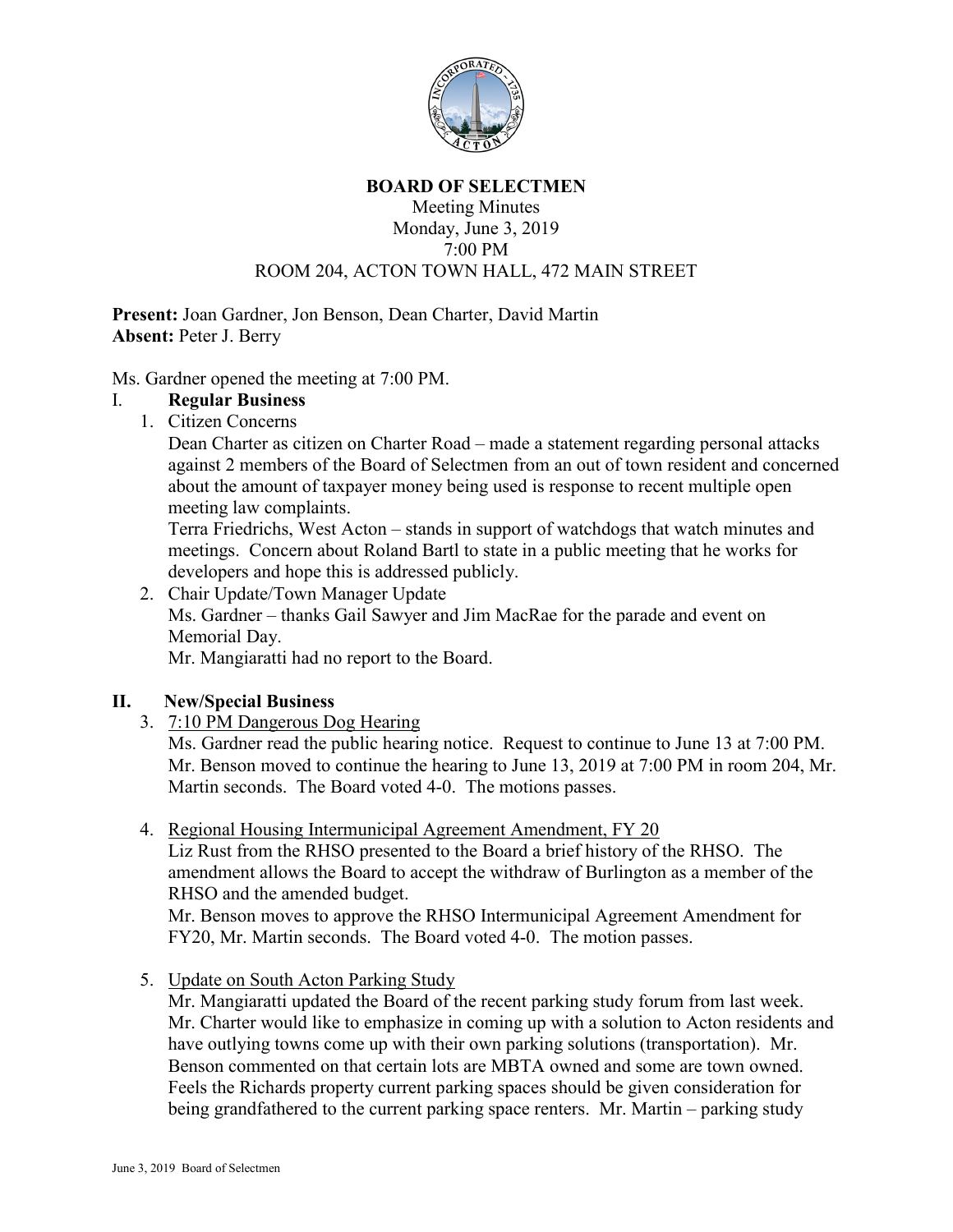

forum was excellent with good and effective ideas of maximizing the use of parking. Continue significant price break for residents than out-of -towners. Need to ask SATSC for some final recommendations. Mr. Charter supports into looking at a parking deck. Mr. Benson agrees about pursuing looking at installing a parking deck, but would like to have final recommendations and input from SATSAC. Mr. Martin commented that hiring another van and driver for transportation from another side of town is cheaper than building a parking deck.

Terra Friedrichs, West Acton – urge Board to hold another public forum on any future plans for a parking deck.

6. Announce Town Hall Operating Hours Pilot Program

Mr. Mangiaratti announced to the Board that three will be a new Town Hall operating hours pilot program beginning July 1<sup>st</sup> and run several months. New town hall hours will be open Tuesday 8-7:30 PM, Friday 8:00 – 12:00 PM (regular operating hours on  $M, W, Th$ ).

- 7. Veteran Service District Intermunicipal Agreement Mr. Mangiaratti walked the Board through the agreement. The Boxborough Selectboard have already signed the agreement before the Board had a chance to review the agreement. Minor adjustments will be added to the agreement for the Board to review at future scheduled regular public meeting.
- 8. Discuss Acton Boxborough Regional School District Capital Stabilization Fund Transfer and Consider Waiving 45 Day Review Period for Holding a Special Town Meeting Superintendent Peter Light filled the Board in regarding the capital stabilization fund. Boxborough Town Meeting was late May and the 45 days would wind up being on July  $7<sup>th</sup>$  which is a new fiscal year. If the Board of Selectmen don't intend to call a special Town Meeting and can send a letter back to the regional DOR director that waives the 45 day requirement. Mr. Martin motions to approve waiving the 45 day review period for holding a special town meeting, Mr. Benson seconds. The Board voted 4-0. The motion carries.

# **IV. Consent Items**

Mr. Benson motions to approve consent items 9-18, Mr. Charter seconds. The Board voted 4-0. The motion passes. Mr. Benson motions to adjourn, Mr. Martin seconds. The motion passes. The meeting adjourned at 8:10 PM.

# **Documents and Exhibits Used During this Meeting**

- Public Hearing Notice, Dangerous Dog
- Regional Housing Inter-Municipal Agreement Amendment, FY20
- RHSO Power Point Presentation
- Veterans Service Inter-Municipal Agreement